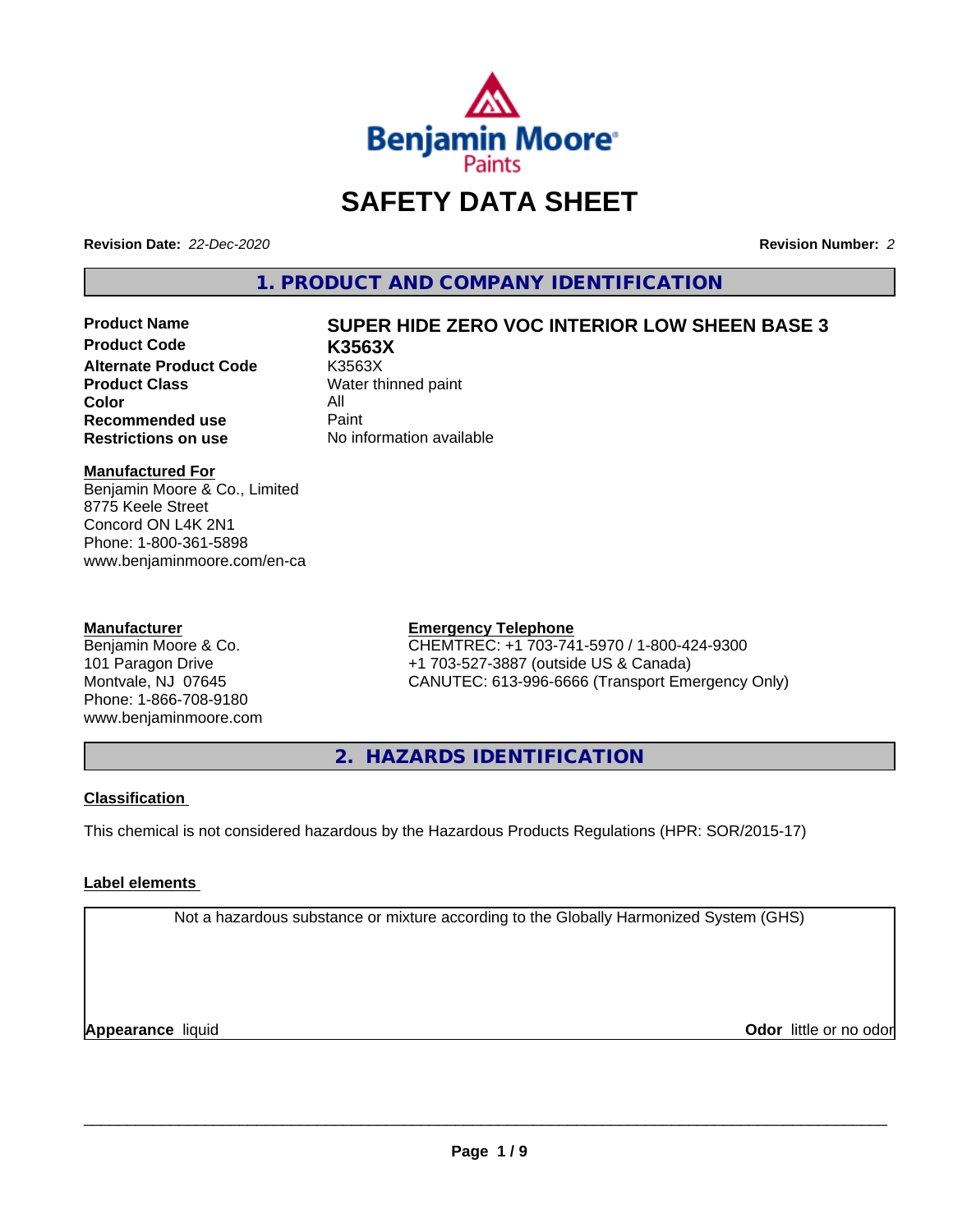# **Other information**

No information available

 **WARNING:** This product contains isothiazolinone compounds at levels of <0.1%. These substances are biocides commonly found in most paints and a variety of personal care products as a preservative. Certain individuals may be sensitive or allergic to these substances, even at low levels.

# **3. COMPOSITION INFORMATION ON COMPONENTS**

| <b>Chemical name</b> | CAS No.    | Weight-% | Hazardous Material<br>Information Review Act Idate exemption granted<br>registry number<br>$(HMIRA$ registry #) | Date HMIRA filed and<br>(if applicable) |
|----------------------|------------|----------|-----------------------------------------------------------------------------------------------------------------|-----------------------------------------|
| Limestone            | 1317-65-3  | 10 - 30% |                                                                                                                 |                                         |
| Titanium dioxide     | 13463-67-7 | - 5%     |                                                                                                                 |                                         |

\*The exact percentage (concentration) of composition has been withheld as a trade secret

| 4. FIRST AID MEASURES                                 |                                                                                                                                              |  |  |  |
|-------------------------------------------------------|----------------------------------------------------------------------------------------------------------------------------------------------|--|--|--|
| <b>General Advice</b>                                 | No hazards which require special first aid measures.                                                                                         |  |  |  |
| <b>Eye Contact</b>                                    | Rinse thoroughly with plenty of water for at least 15<br>minutes and consult a physician.                                                    |  |  |  |
| <b>Skin Contact</b>                                   | Wash off immediately with soap and plenty of water while<br>removing all contaminated clothes and shoes.                                     |  |  |  |
| <b>Inhalation</b>                                     | Move to fresh air. If symptoms persist, call a physician.                                                                                    |  |  |  |
| Ingestion                                             | Clean mouth with water and afterwards drink plenty of<br>water. Consult a physician if necessary.                                            |  |  |  |
| <b>Most Important Symptoms/Effects</b>                | None known.                                                                                                                                  |  |  |  |
| <b>Notes To Physician</b>                             | Treat symptomatically.                                                                                                                       |  |  |  |
|                                                       | 5. FIRE-FIGHTING MEASURES                                                                                                                    |  |  |  |
| <b>Suitable Extinguishing Media</b>                   | Use extinguishing measures that are appropriate to local<br>circumstances and the surrounding environment.                                   |  |  |  |
| Protective equipment and precautions for firefighters | As in any fire, wear self-contained breathing apparatus<br>pressure-demand, MSHA/NIOSH (approved or equivalent)<br>and full protective gear. |  |  |  |
| <b>Specific Hazards Arising From The Chemical</b>     | Closed containers may rupture if exposed to fire or<br>extreme heat.                                                                         |  |  |  |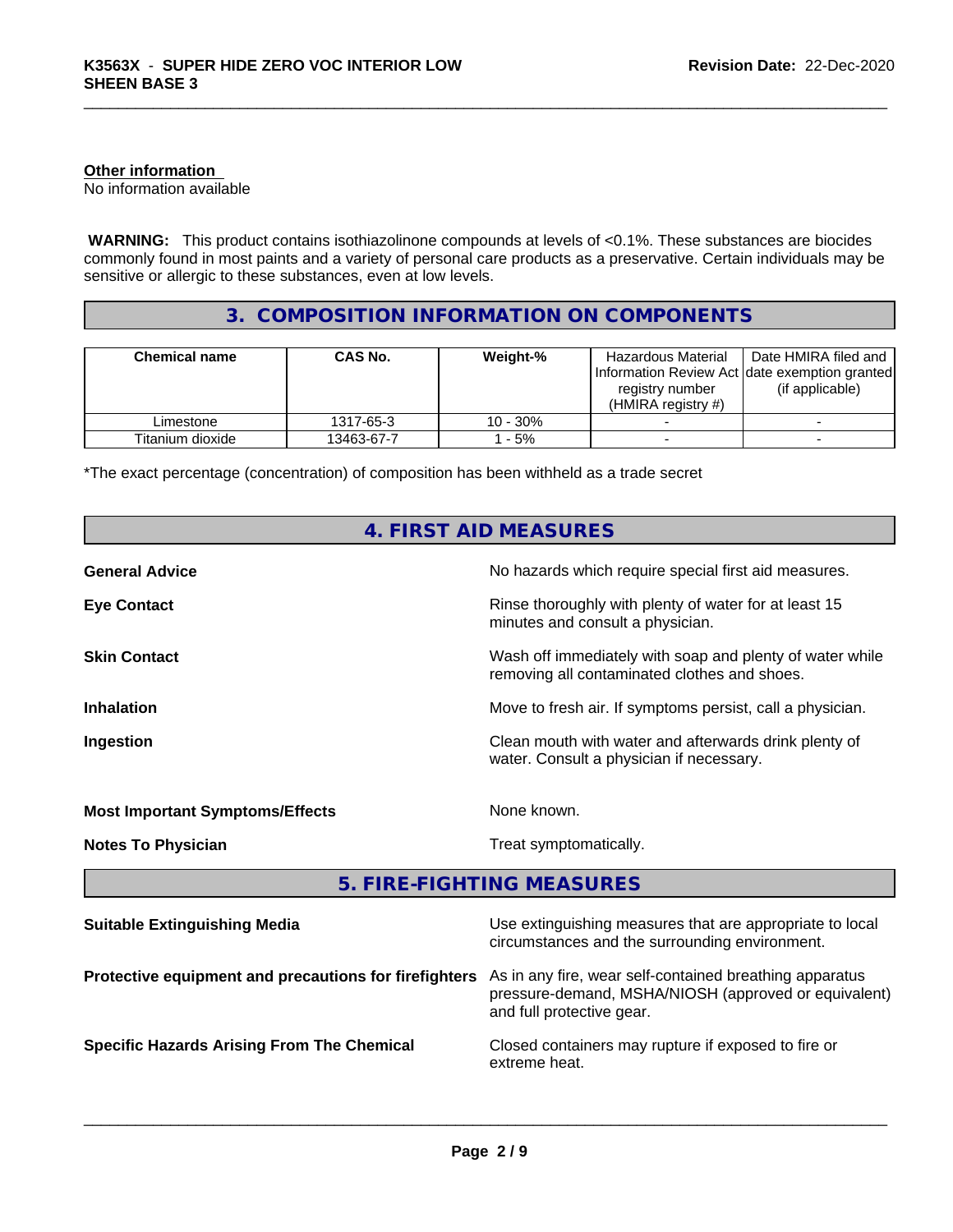| Sensitivity to mechanical impact                                                 |                        | No                                                 |                                |
|----------------------------------------------------------------------------------|------------------------|----------------------------------------------------|--------------------------------|
| Sensitivity to static discharge                                                  |                        | No                                                 |                                |
| <b>Flash Point Data</b><br>Flash point (°F)<br>Flash Point (°C)<br><b>Method</b> |                        | Not applicable<br>Not applicable<br>Not applicable |                                |
| <b>Flammability Limits In Air</b>                                                |                        |                                                    |                                |
| Lower flammability limit:<br><b>Upper flammability limit:</b>                    |                        | Not applicable<br>Not applicable                   |                                |
| <b>NFPA</b><br>Health: 1                                                         | <b>Flammability: 0</b> | <b>Instability: 0</b>                              | <b>Special: Not Applicable</b> |
| <b>NFPA Legend</b>                                                               |                        |                                                    |                                |

- 0 Not Hazardous
- 1 Slightly
- 2 Moderate
- 3 High
- 4 Severe

*The ratings assigned are only suggested ratings, the contractor/employer has ultimate responsibilities for NFPA ratings where this system is used.*

*Additional information regarding the NFPA rating system is available from the National Fire Protection Agency (NFPA) at www.nfpa.org.*

# **6. ACCIDENTAL RELEASE MEASURES**

| <b>Personal Precautions</b>      | Avoid contact with skin, eyes and clothing. Ensure<br>adequate ventilation.                          |
|----------------------------------|------------------------------------------------------------------------------------------------------|
| <b>Other Information</b>         | Prevent further leakage or spillage if safe to do so.                                                |
| <b>Environmental precautions</b> | See Section 12 for additional Ecological Information.                                                |
| <b>Methods for Cleaning Up</b>   | Soak up with inert absorbent material. Sweep up and<br>shovel into suitable containers for disposal. |

**7. HANDLING AND STORAGE**

**Handling Handling Avoid contact with skin, eyes and clothing. Avoid breathing H** vapors, spray mists or sanding dust. In case of insufficient ventilation, wear suitable respiratory equipment. **Storage Keep container tightly closed. Keep out of the reach of the reach of the reach of the reach of the reach of the reach of the reach of the reach of the reach of the reach of the reach of the reach of the reach of** children. **Incompatible Materials Incompatible Materials No information available** 

# **8. EXPOSURE CONTROLS/PERSONAL PROTECTION**

**Exposure Limits**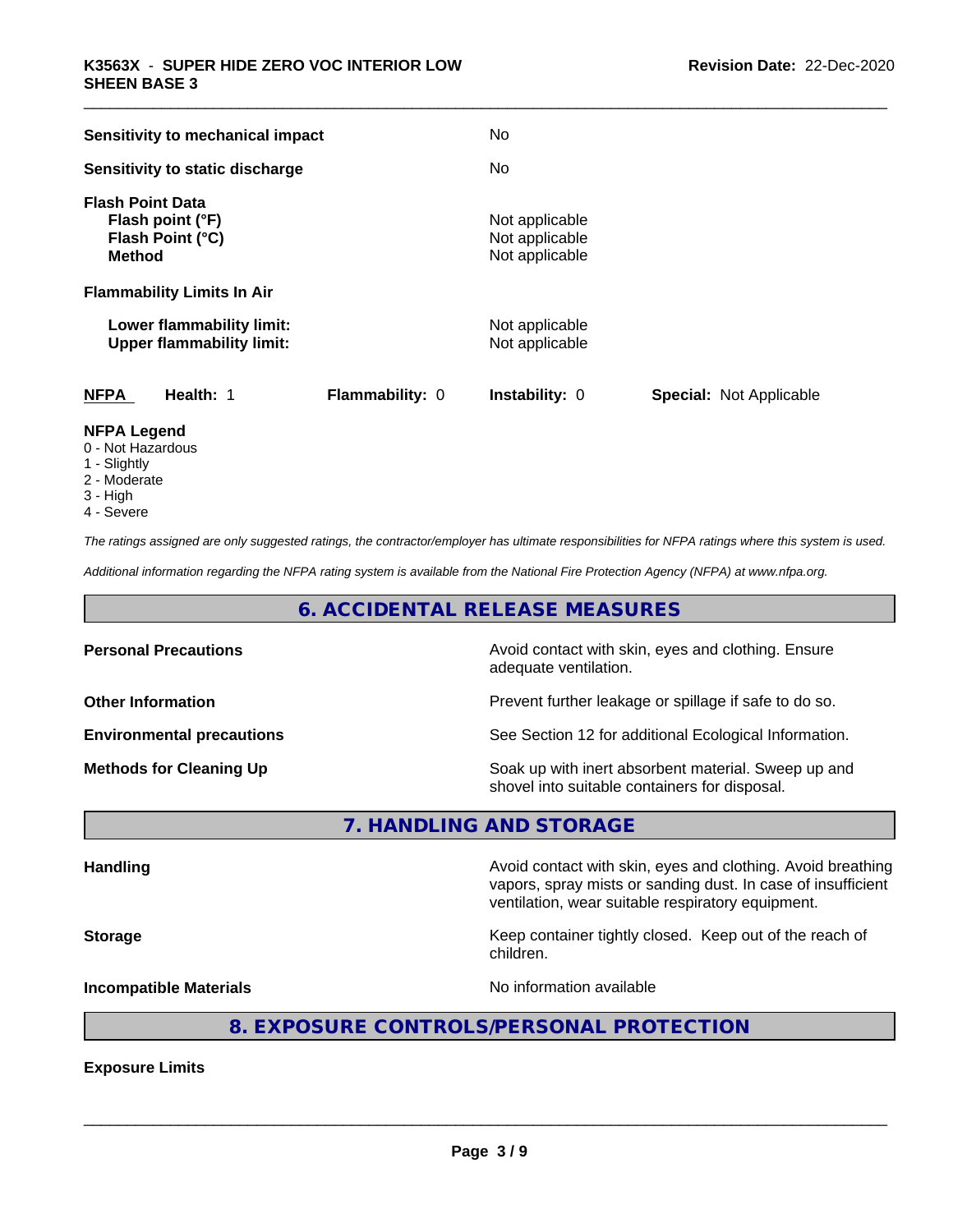| <b>Chemical name</b> | <b>ACGIH TLV</b>         | Alberta           | <b>British Columbia</b>    | Ontario           | Quebec                       |
|----------------------|--------------------------|-------------------|----------------------------|-------------------|------------------------------|
| Limestone            | N/E                      | 10 mg/m $3$ - TWA | 10 mg/m $3$ - TWA          | N/E               | 10 mg/m <sup>3</sup> - TWAEV |
|                      |                          |                   | $3 \text{ ma/m}^3$ - TWA   |                   |                              |
|                      |                          |                   | $20 \text{ ma/m}^3$ - STEL |                   |                              |
| Titanium dioxide     | TWA: $10 \text{ mg/m}^3$ | 10 mg/m $3 - TWA$ | 10 mg/m $3$ - TWA          | 10 mg/m $3$ - TWA | 10 mg/m $3$ - TWAEV          |
|                      |                          |                   | $3 \text{ ma/m}^3$ - TWA   |                   |                              |

#### **Legend**

ACGIH - American Conference of Governmental Industrial Hygienists

Alberta - Alberta Occupational Exposure Limits

British Columbia - British Columbia Occupational Exposure Limits

Ontario - Ontario Occupational Exposure Limits

Quebec - Quebec Occupational Exposure Limits

N/E - Not established

# **Personal Protective Equipment**<br> **Eve/Face Protection**

**Engineering Measures Ensure** Ensure adequate ventilation, especially in confined areas.

Safety glasses with side-shields. **Skin Protection Protection Protective gloves and impervious clothing. Respiratory Protection In case of insufficient ventilation wear suitable respiratory** equipment.

**Hygiene Measures Avoid contact with skin, eyes and clothing. Remove and Avoid contact with skin, eyes and clothing. Remove and Avoid contact with skin, eyes and clothing. Remove and** wash contaminated clothing before re-use. Wash thoroughly after handling.

# **9. PHYSICAL AND CHEMICAL PROPERTIES**

**Appearance** liquid **Odor** little or no odor **Odor Threshold No information available No information available Density (Ibs/gal)** 9.95 - 10.05 **Specific Gravity** 1.19 - 1.21 **pH pH**  $\blacksquare$ **Viscosity (cps)** No information available **Solubility(ies)** No information available **Water solubility Water solubility Water solubility Water Solubility Water Solubility Water Solution Evaporation Rate Evaporation Rate No information available Vapor pressure** No information available **Vapor density**<br> **We Solids**<br>
We Solids
2015<br>
2016<br>
2016<br>
2016<br>
2016<br>
2016<br>
2017 Wt. % Solids **Vol. % Solids** 30 - 40 **Wt. % Volatiles** 50 - 60 **Vol. % Volatiles** 60 - 70 **VOC Regulatory Limit (g/L)** < 5 **Boiling Point (°F)** 212 **Boiling Point (°C)** 100 **Freezing point (°F)** 32 **Freezing Point (°C)** 0 **Flash point (°F)** Not applicable **Flash Point (°C)** Not applicable **Method**<br> **Flammability (solid, gas)**<br> **Commability (solid, gas)**<br>
Mot applicable **Flammability** (solid, gas)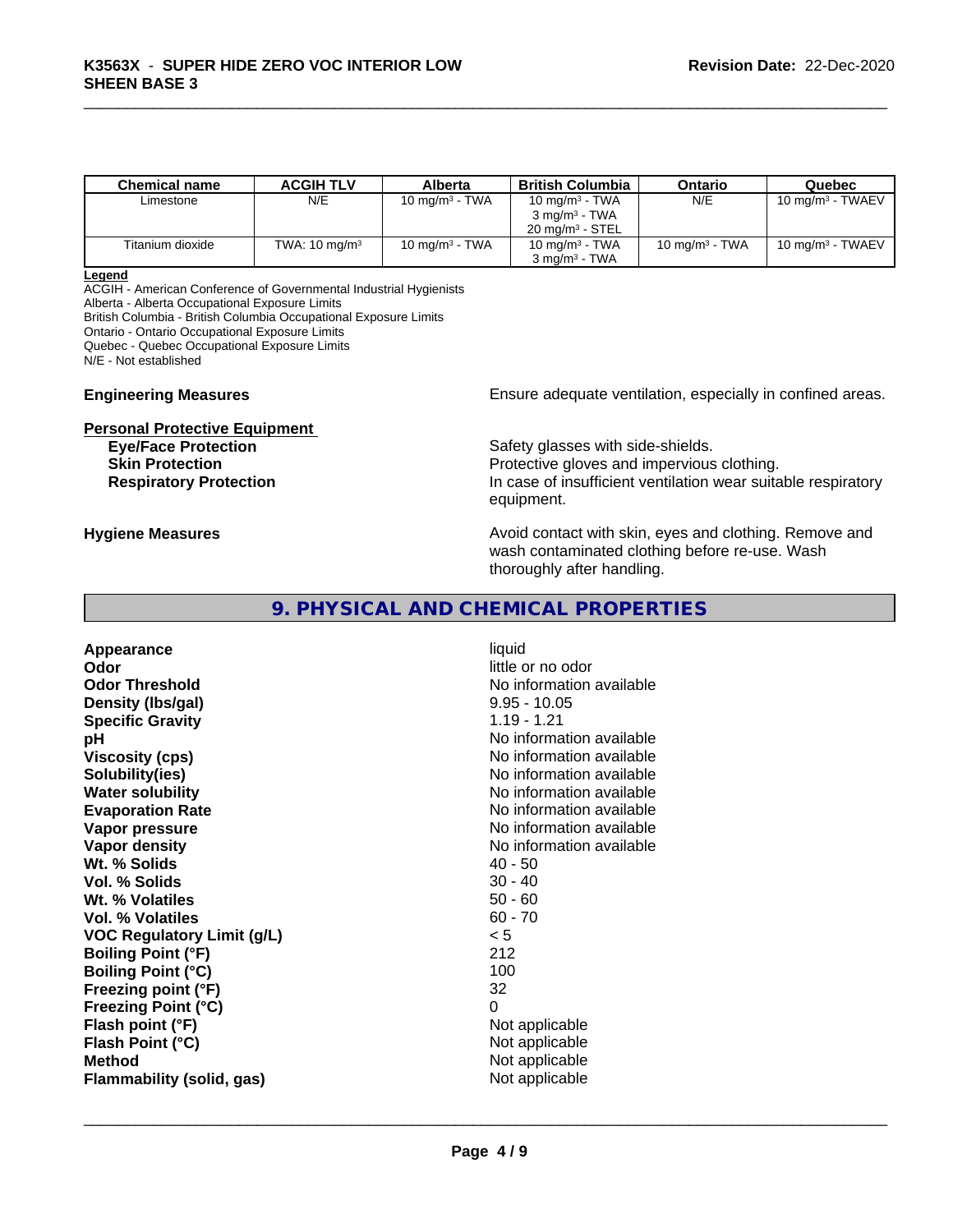Upper flammability limit:<br>
Lower flammability limit:<br>
Lower flammability limit:<br>  $\frac{1}{2}$  Mot applicable **Lower flammability limit:**<br> **Autoignition Temperature (°F)**<br>
Mo information available Autoignition Temperature (°F)<br>
Autoignition Temperature (°C)<br>
No information available Autoignition Temperature (°C)<br>
Decomposition Temperature (°F)<br>
No information available **Decomposition Temperature (°F)**<br> **Decomposition Temperature (°C)**<br>
No information available **Decomposition Temperature (°C) Partition coefficient** 

# **10. STABILITY AND REACTIVITY**

| <b>Reactivity</b>                       | Not Applicable                           |
|-----------------------------------------|------------------------------------------|
| <b>Chemical Stability</b>               | Stable under normal conditions.          |
| <b>Conditions to avoid</b>              | Prevent from freezing.                   |
| <b>Incompatible Materials</b>           | No materials to be especially mentioned. |
| <b>Hazardous Decomposition Products</b> | None under normal use.                   |
| Possibility of hazardous reactions      | None under normal conditions of use.     |

# **11. TOXICOLOGICAL INFORMATION**

# **Product Information Information on likely routes of exposure**

| Eye contact, skin contact and inhalation.                                                                       |  |  |  |  |
|-----------------------------------------------------------------------------------------------------------------|--|--|--|--|
| No information available                                                                                        |  |  |  |  |
| Symptoms related to the physical, chemical and toxicological characteristics                                    |  |  |  |  |
| No information available<br><b>Symptoms</b>                                                                     |  |  |  |  |
| Delayed and immediate effects as well as chronic effects from short and long-term exposure                      |  |  |  |  |
| May cause slight irritation                                                                                     |  |  |  |  |
| Substance may cause slight skin irritation. Prolonged or<br>repeated contact may dry skin and cause irritation. |  |  |  |  |
| May cause irritation of respiratory tract.                                                                      |  |  |  |  |
| Ingestion may cause gastrointestinal irritation, nausea,<br>vomiting and diarrhea.                              |  |  |  |  |
| No information available.                                                                                       |  |  |  |  |
| No information available.                                                                                       |  |  |  |  |
| No information available.                                                                                       |  |  |  |  |
| No information available.                                                                                       |  |  |  |  |
| No information available.                                                                                       |  |  |  |  |
| No information available.                                                                                       |  |  |  |  |
| No information available.                                                                                       |  |  |  |  |
| No information available.                                                                                       |  |  |  |  |
|                                                                                                                 |  |  |  |  |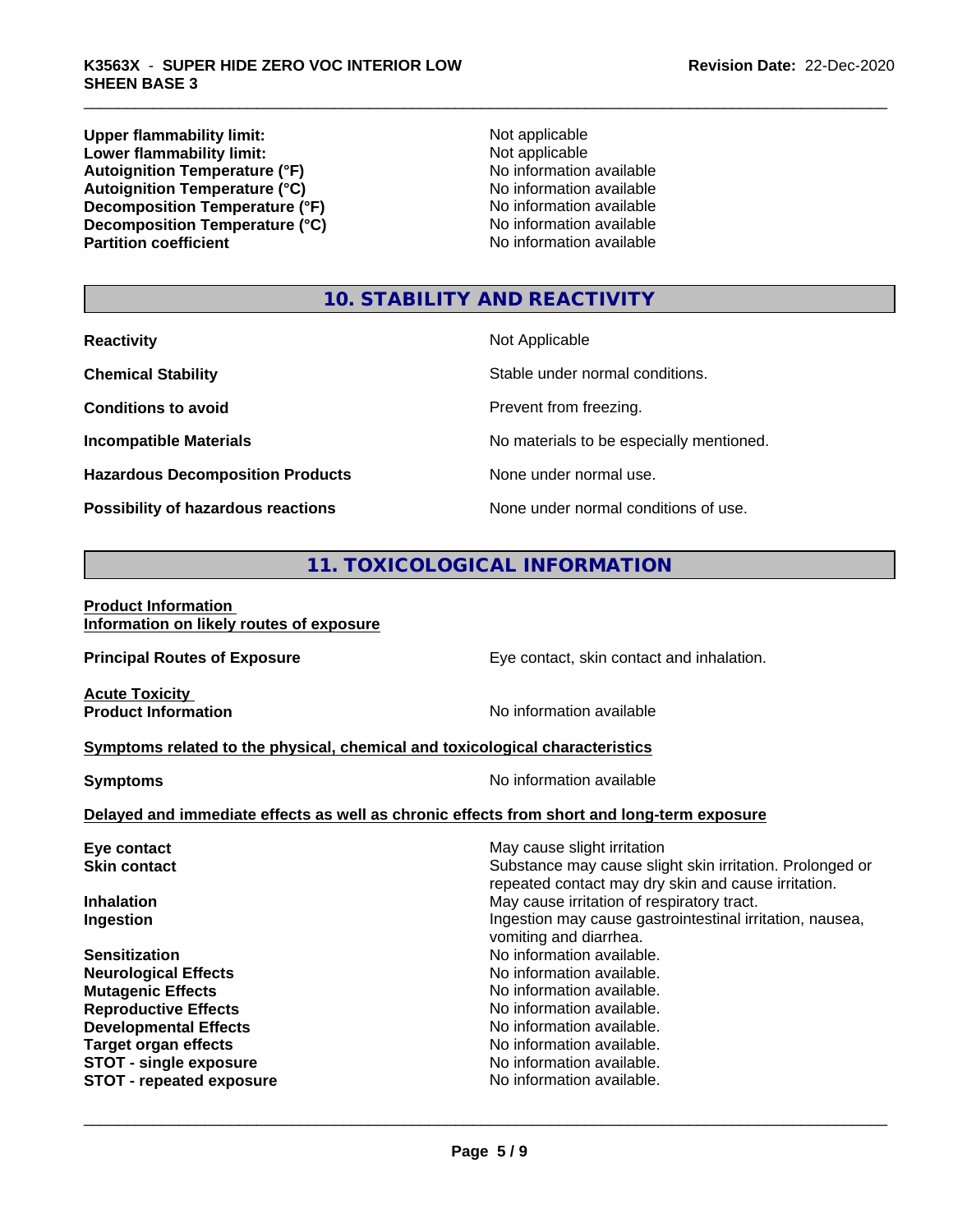**Other adverse effects**<br> **Aspiration Hazard**<br> **Aspiration Hazard**<br> **Aspiration Available.**<br>
No information available. No information available.

## **Numerical measures of toxicity**

**The following values are calculated based on chapter 3.1 of the GHS document**

#### **ATEmix (oral)** 247195 mg/kg

### **Component Information**

| Chemical name                   | LD50<br>Jral 1                  | <b>LD50</b><br>Dermal | Inhalation LC50 |
|---------------------------------|---------------------------------|-----------------------|-----------------|
| $- \cdot$ .<br>Fitanium dioxide | Rat<br>0000<br>mg/kg<br>$\cdot$ |                       |                 |
| 13463-67-7                      |                                 |                       |                 |

#### **Chronic Toxicity**

#### **Carcinogenicity**

*The information below indicateswhether each agency has listed any ingredient as a carcinogen:.*

| Chemical<br>name        | <b>IARC</b>                               | <b>NTP</b> |
|-------------------------|-------------------------------------------|------------|
|                         | . .<br>2B<br>Carcinogen<br>Possible Human |            |
| Titanium 、<br>n dioxide |                                           |            |

• Although IARC has classified titanium dioxide as possibly carcinogenic to humans (2B), their summary concludes: "No significant exposure to titanium dioxide is thought to occur during the use of products in which titanium dioxide is bound to other materials, such as paint."

#### **Legend**

IARC - International Agency for Research on Cancer NTP - National Toxicity Program OSHA - Occupational Safety & Health Administration

**12. ECOLOGICAL INFORMATION**

# **Ecotoxicity Effects**

The environmental impact of this product has not been fully investigated.

#### **Product Information**

# **Acute Toxicity to Fish**

No information available

## **Acute Toxicity to Aquatic Invertebrates**

No information available

#### **Acute Toxicity to Aquatic Plants**

No information available

#### **Persistence / Degradability**

No information available.

#### **Bioaccumulation**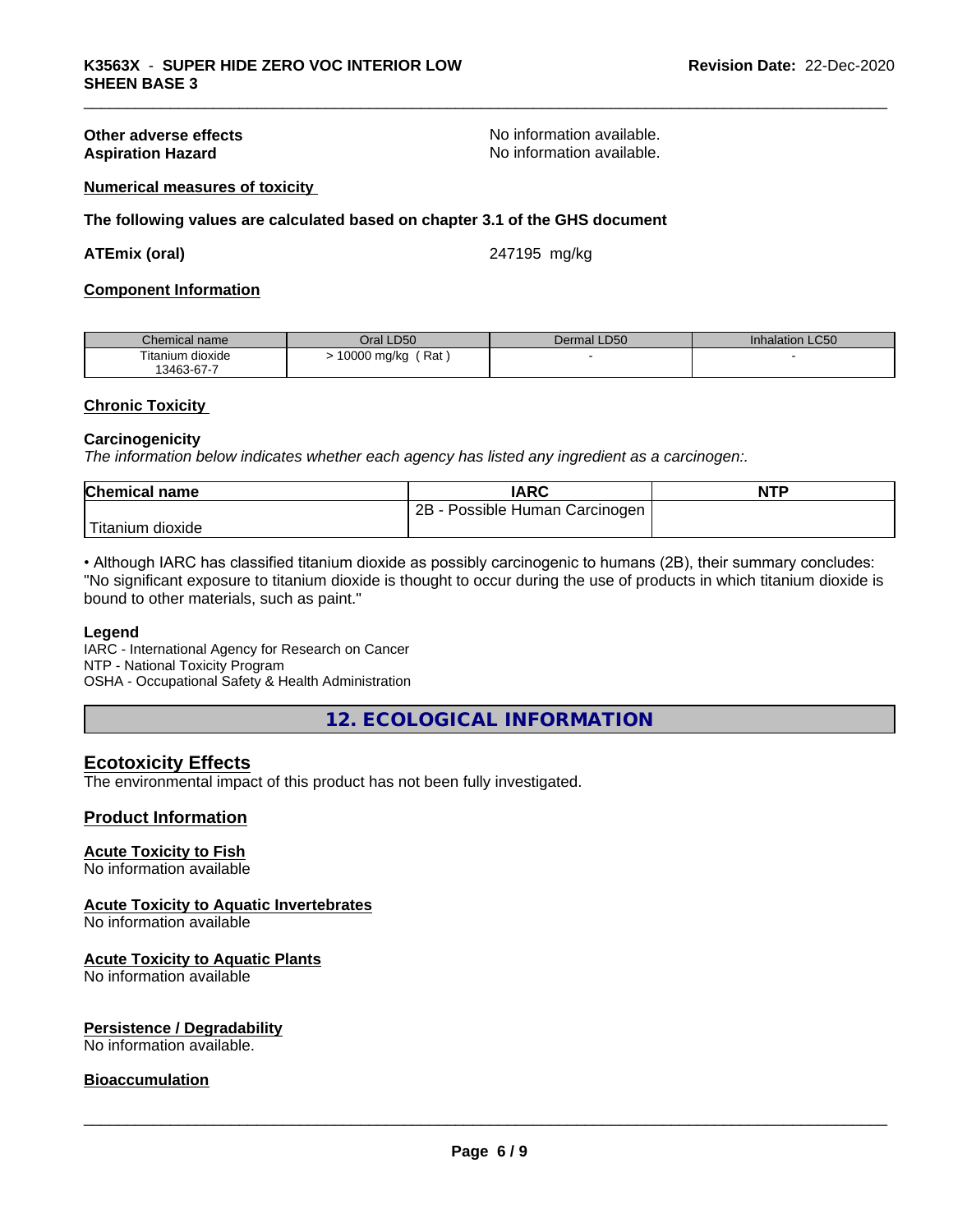There is no data for this product.

# **Mobility in Environmental Media**

No information available.

## **Ozone**

No information available

# **Component Information**

# **Acute Toxicity to Fish**

Titanium dioxide  $LCS0: > 1000$  mg/L (Fathead Minnow - 96 hr.)

# **Acute Toxicity to Aquatic Invertebrates**

No information available

# **Acute Toxicity to Aquatic Plants**

No information available

**13. DISPOSAL CONSIDERATIONS**

**Waste Disposal Method Dispose of in accordance with federal, state, provincial,** and local regulations. Local requirements may vary, consult your sanitation department or state-designated environmental protection agency for more disposal options.

**14. TRANSPORT INFORMATION**

**TDG** Not regulated

**ICAO / IATA** Not regulated

**IMDG / IMO** Not regulated

 $\overline{\phantom{a}}$  ,  $\overline{\phantom{a}}$  ,  $\overline{\phantom{a}}$  ,  $\overline{\phantom{a}}$  ,  $\overline{\phantom{a}}$  ,  $\overline{\phantom{a}}$  ,  $\overline{\phantom{a}}$  ,  $\overline{\phantom{a}}$  ,  $\overline{\phantom{a}}$  ,  $\overline{\phantom{a}}$  ,  $\overline{\phantom{a}}$  ,  $\overline{\phantom{a}}$  ,  $\overline{\phantom{a}}$  ,  $\overline{\phantom{a}}$  ,  $\overline{\phantom{a}}$  ,  $\overline{\phantom{a}}$ 

**15. REGULATORY INFORMATION**

# **International Inventories**

**TSCA: United States** Yes - All components are listed or exempt. **DSL: Canada** Yes - All components are listed or exempt.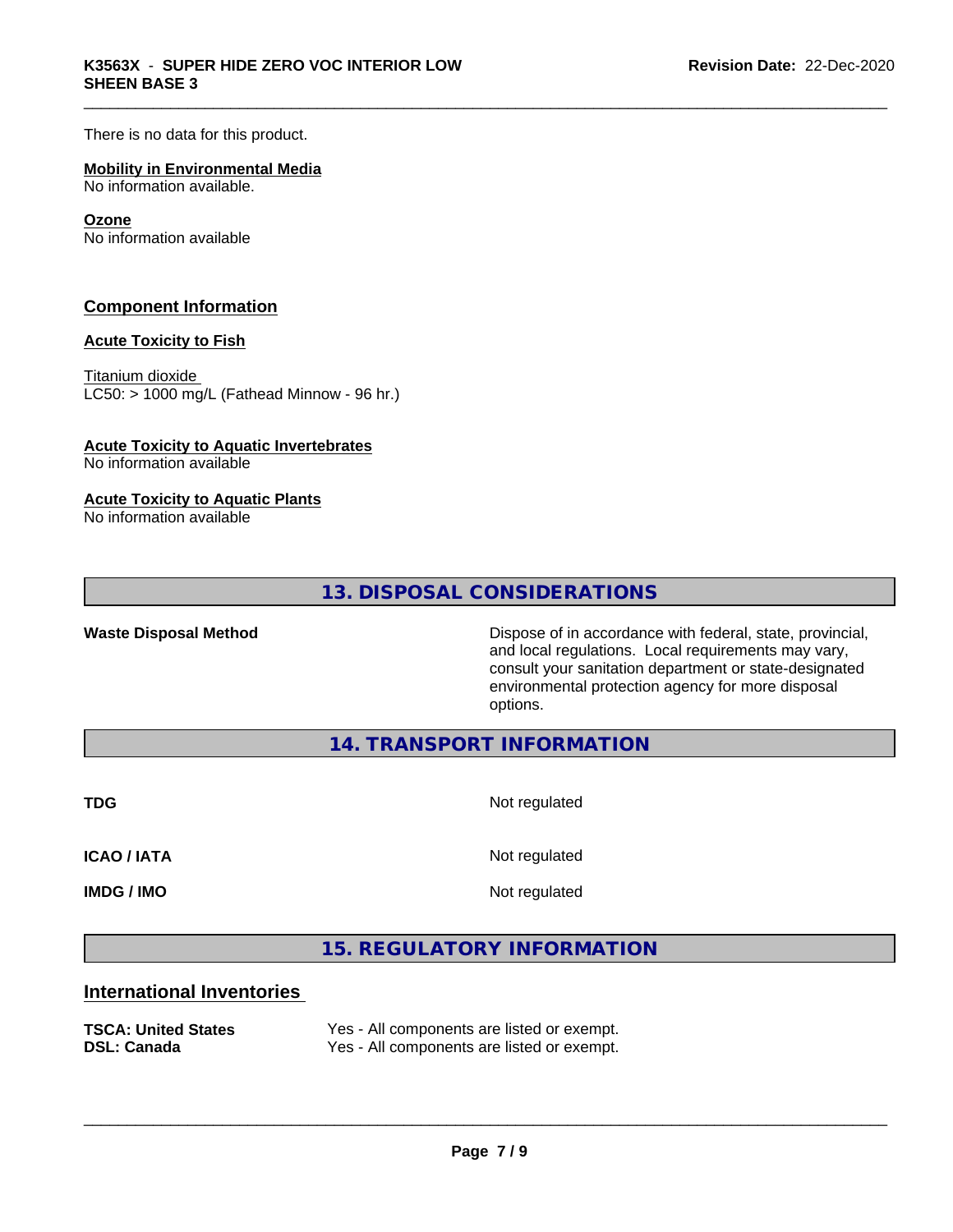# **National Pollutant Release Inventory (NPRI)**

## **NPRI Parts 1- 4**

This product contains the following Parts 1-4 NPRI chemicals:

*None*

### **NPRI Part 5**

This product contains the following NPRI Part 5 Chemicals:

*None*

## **WHMIS Regulatory Status**

This product has been classified in accordance with the hazard criteria of the Hazardous Products Regulations (HPR) and the SDS contains all the information required by the HPR.

|                     |           | <b>16. OTHER INFORMATION</b> |                      |          |  |
|---------------------|-----------|------------------------------|----------------------|----------|--|
|                     |           |                              |                      |          |  |
| HMIS -              | Health: 1 | Flammability: 0              | <b>Reactivity: 0</b> | $PPE: -$ |  |
|                     |           |                              |                      |          |  |
| <b>HMIS Legend</b>  |           |                              |                      |          |  |
| 0 - Minimal Hazard  |           |                              |                      |          |  |
| 1 - Slight Hazard   |           |                              |                      |          |  |
| 2 - Moderate Hazard |           |                              |                      |          |  |
| 3 - Serious Hazard  |           |                              |                      |          |  |
| 4 - Severe Hazard   |           |                              |                      |          |  |
| * - Chronic Hazard  |           |                              |                      |          |  |

X - Consult your supervisor or S.O.P. for "Special" handling instructions.

*Note: The PPE rating has intentionally been left blank. Choose appropriate PPE that will protect employees from the hazards the material will present under the actual normal conditions of use.*

*Caution: HMISÒ ratings are based on a 0-4 rating scale, with 0 representing minimal hazards or risks, and 4 representing significant hazards or risks. Although HMISÒ ratings are not required on MSDSs under 29 CFR 1910.1200, the preparer, has chosen to provide them. HMISÒ ratings are to be used only in conjunction with a fully implemented HMISÒ program by workers who have received appropriate HMISÒ training. HMISÒ is a registered trade and service mark of the NPCA. HMISÒ materials may be purchased exclusively from J. J. Keller (800) 327-6868.*

 **WARNING!** If you scrape, sand, or remove old paint, you may release lead dust. LEAD IS TOXIC. EXPOSURE TO LEAD DUST CAN CAUSE SERIOUS ILLNESS, SUCH AS BRAIN DAMAGE, ESPECIALLY IN CHILDREN. PREGNANT WOMEN SHOULD ALSO AVOID EXPOSURE.Wear a NIOSH approved respirator to control lead exposure. Clean up carefully with a HEPA vacuum and a wet mop. Before you start, find out how to protect yourself and your family by logging onto Health Canada at http://www.hc-sc.gc.ca/ewh-semt/contaminants/lead-plomb/asked\_questions-questions\_posees-eng.php.

| <b>Prepared By</b>    | <b>Product Stewardship Department</b><br>Benjamin Moore & Co.<br>101 Paragon Drive<br>Montvale, NJ 07645<br>800-225-5554 |  |
|-----------------------|--------------------------------------------------------------------------------------------------------------------------|--|
| <b>Revision Date:</b> | 22-Dec-2020                                                                                                              |  |